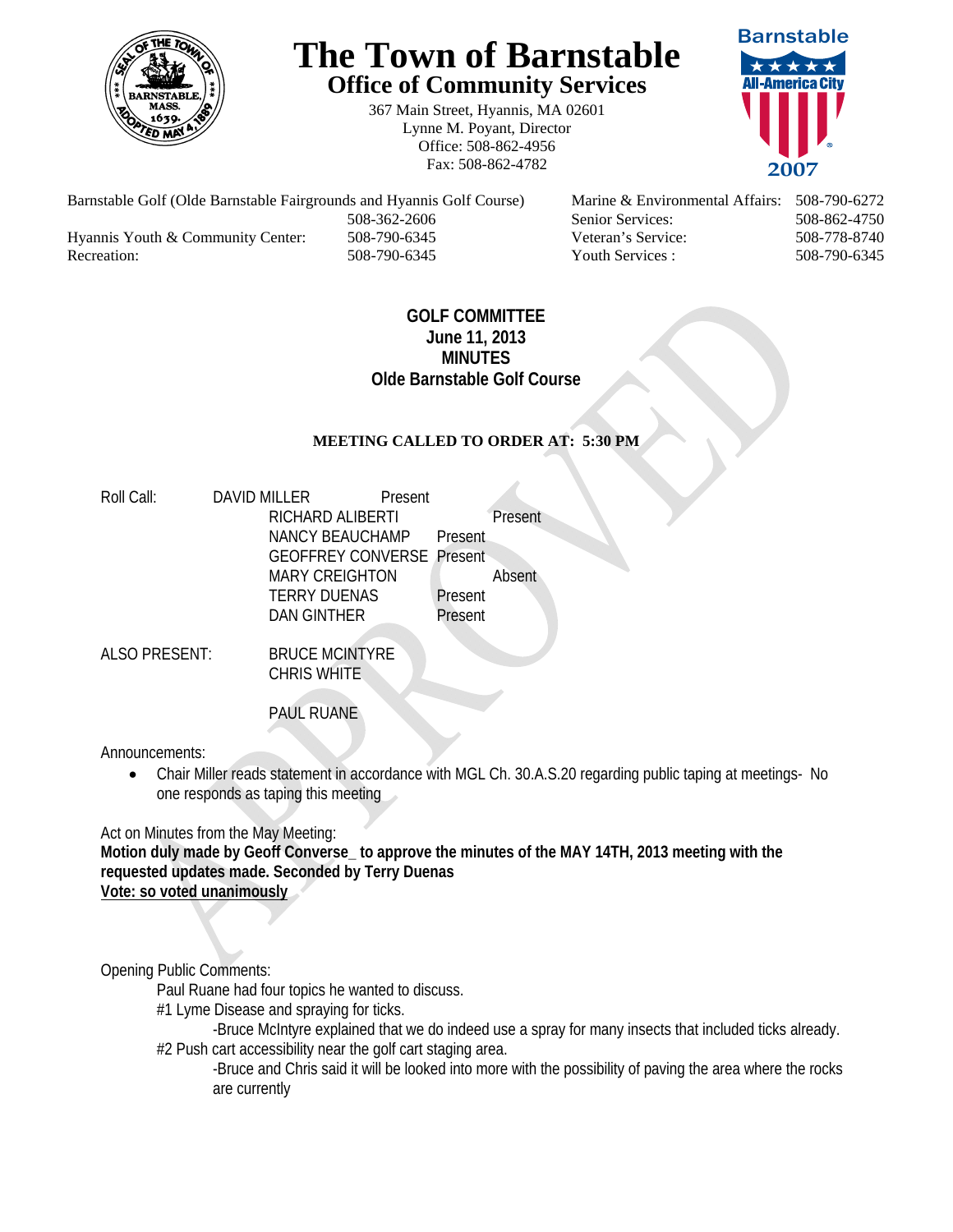#3 Standing water in the bunkers on Sunday

-Bruce and Chris addressed Pauls concerned and with the amount of rain that we had received in the last week or so (12 inches in the last 10 days) being that the course is on 10 to 15 feet of clay the maintenance staff did a fantastic job getting it to where it was playable. Pumps in the bunkers would just be making noise while people are trying to play

#4 Paul expressed his concern about broadening our scope and maybe we should look into partnering with Troon golf, building a hotel and splitting the profits.

-Topic Discussed

Old Business N/A

### Status:

Refreshment Carts - Bruce McIntyre

-Still waiting for Dan and Scott to move forward on the beverage carts. Snack bar has been open in the meantime on weekends and will be if there is no beverage cart is available.

### IT Update – Bruce McIntyre

-Website is essentially done and we are just waiting for training from course trends in order to be able to use it properly

-Dan Ginther suggested the current calendar on the website be updated because it is empty at the moment and the junior programs should have a better link

## First Tee School Program – Aliberti

-The 3<sup>rd</sup> annual First Tee School Program held at Barnstable United School on May 23<sup>rd</sup> was a huge success. 144 fourth and fifth grade students participated in the competition in the morning and afternoon sessions.

-The event was attended by councilor and Vice President Jessica Rapp Grassetti and Direct0r of Community Services, Lynn Poyant. Physical Education teachers and High School Varsity coaches Mike Sarney and Tom Turco were two of the nine judges of the competition. Representing the City Of Everett, which has the only other First Tee National School Program competition in Massachusetts, was Everett High School Vice Principal, Dr Omar Easy.

-The Olde Barnstable and Hyannis Golf Course Members' Association donated \$527.00 to the school program towards medals for the participants and trophies for the competition winners.

### 2014 Rate Discussion

### **INITIAL DISCUSSION ON RATES FOR 2014**

-Dan Ginther -We should look into punch cards again-topic discussed by the committee

-Range members seem to be down topic discussed by the committee on how you can change the pass to gain more revenue.

-Nancy Beauchamp- Suggested that we need approach the members and ask them to contribute to a capital improvement plan and show the town that the members are on board for renovations. An assessment fee is a great way to do that.

- Assessment fee topic discussed by the committee

Bruce- Last year we went up 2.5% on our membership fee would the committee recommend to go up on our membership fee and also add the assessment fee separately; the 2.5 % did not cover our operating budget increases.

 -Dave Miller suggested raising the outside play greens fee \$1. Bruce explained that \$1 doesn't really generate revenue because we still have to discount our rates at certain times. The greens fees are very competitive already. – Topic dicussed

 -Geoff Converse suggested looking into a weekday only membership and opening up more tee times on the weekend. Bruce stated we can not take any tee times from our weekend members who play. Topic discussed

-Dan Ginther asked about golf now.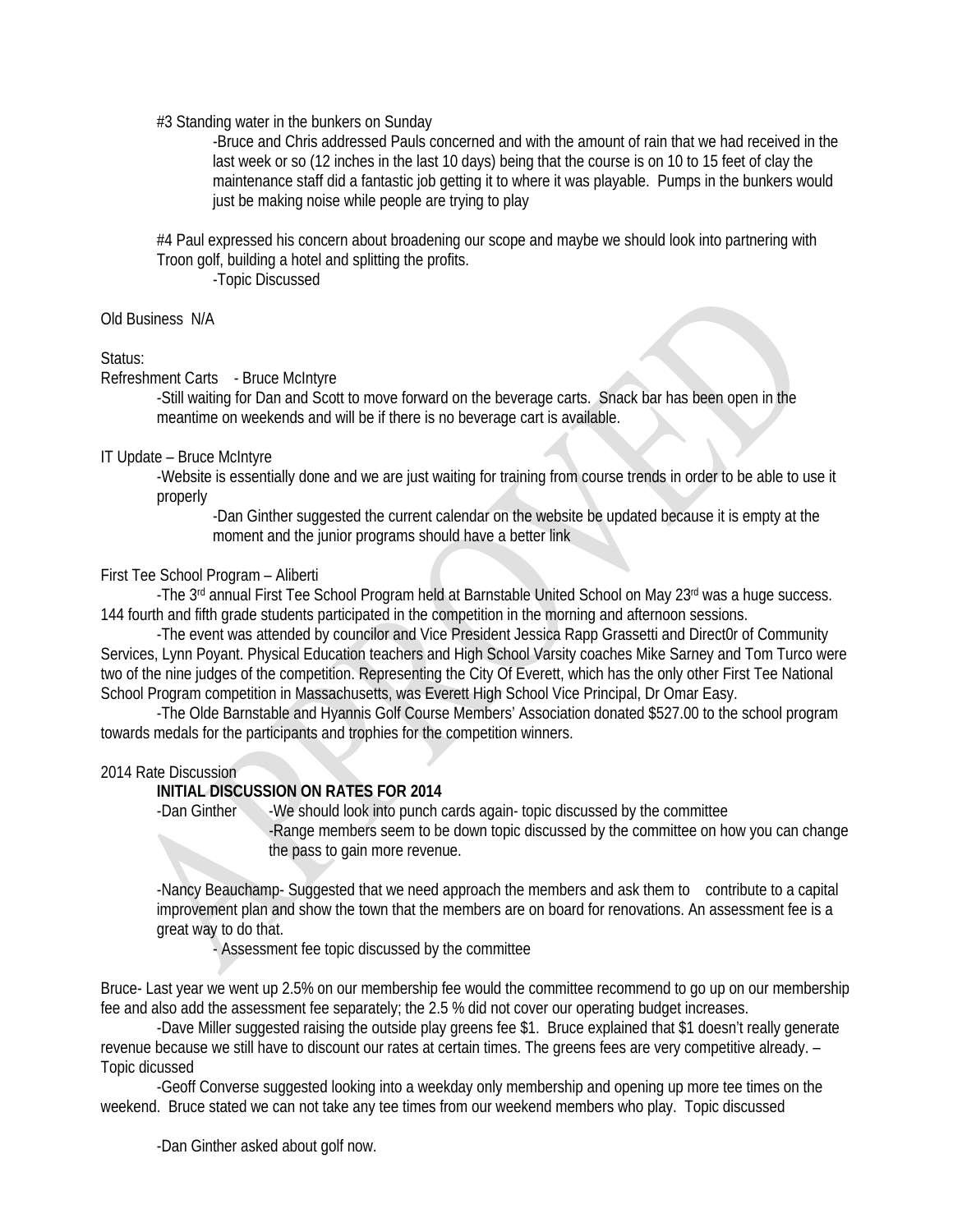-Bruce- We have been using golf now but it is currently on hold.

 -Geoff Converse added that he felt it may be nice for the members not to get a rate increase this year. Also that the range membership should be year round and we may get more people out to play in the colder months.

-Richard Aliberti felt we should bring back the punch cards for members who are seniors

Bruce wanted to propose a new reduced membership rates for over 80. Currently it is \$800 at 80 years old at 81 have it go down \$100 and every year until they hit 83 and the membership is \$500 then it would stay at that rate.

#### Manager/Superintendent Report –Bruce

-Budget review is the 20<sup>th</sup> of this month. We will be talking about using 160k from the general fund to help cover administrative fees from the town. FY 2014 the fee is going up to 411k to the town.

#### Closing Public Comment

Paul Ruane- thinks the assessment for the members as a rate increase is a good idea

\*Chair Miller would like to thank Terry Duenas for his service on the golf committee over the years since he received his resignation letter today.

## **MOTION TO ADJOURN DULY MADE BY Geoff Converse SECONDED BY Terry Duenas**

Time: 6:58 PM

Adjourn

Next Golf Committee meeting scheduled Tuesday 9 July, 2013

Respectfully submitted Wayne R. Malcolm Recording Secretary

**Please Note:** The list of matters, are those reasonably anticipated by the chair, which may be discussed at the meeting. Not all items listed may in fact be discussed and other items not listed may in fact be discussed and other items not listed may also be brought up for discussion to the extent permitted by law. It is possible that if it so votes, the Committee may go into executive session.